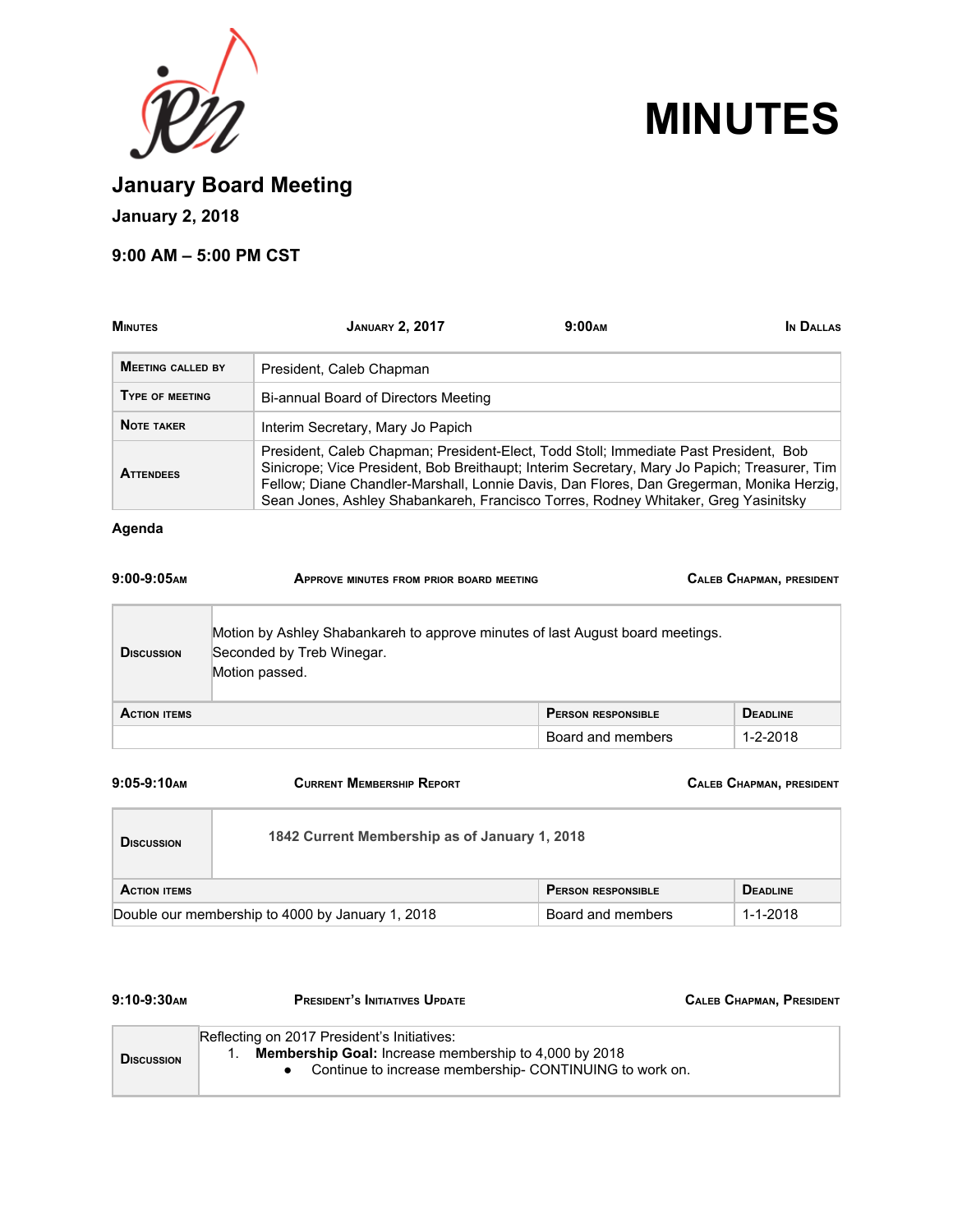|                     | 2. Launch new website- DONE! Launched this fall and looks great. Integrated new CRM<br>Customer Relations Management, most of the work done by Managing Director, Sharon<br>Burch.                                |                                                                                                                                                                                   |  |  |  |
|---------------------|-------------------------------------------------------------------------------------------------------------------------------------------------------------------------------------------------------------------|-----------------------------------------------------------------------------------------------------------------------------------------------------------------------------------|--|--|--|
|                     |                                                                                                                                                                                                                   | 3 Introduce Area Units & Education Chapters-HAPPENING right now all over the world!                                                                                               |  |  |  |
|                     | 4. Hire managing director- DONE! Sharon Burch is our first full time employee and has been<br>working nonstop and it shows.<br>Dedicated PR push by marketing director Steve Nigohosian has been quite effective. |                                                                                                                                                                                   |  |  |  |
|                     | conference.                                                                                                                                                                                                       | 5. Regional Conferences- HAPPENING! Director Julius Tolentino is planning a regional<br>conference on the East Coast and a European site (Pescara) has offered to host a regional |  |  |  |
|                     | 6. Create Policies & Procedures for organization- IN PROCESS<br>To improve organizational efficiency and consistency.                                                                                             |                                                                                                                                                                                   |  |  |  |
|                     | 7. Improved committee operations - HAPPENING due to hiring of managing director.                                                                                                                                  |                                                                                                                                                                                   |  |  |  |
|                     | 8. Upgraded Bookkeeping procedures - HAPPENING                                                                                                                                                                    |                                                                                                                                                                                   |  |  |  |
|                     |                                                                                                                                                                                                                   | 9. Implemented internal communications tool, JENI intranet - DONE                                                                                                                 |  |  |  |
|                     | board-HAPPENING                                                                                                                                                                                                   | 10. Strong and competent board -moving from working board to managing                                                                                                             |  |  |  |
|                     |                                                                                                                                                                                                                   | 11. Conference attendance at an all time high in New Orleans.                                                                                                                     |  |  |  |
|                     | 12. Donations - Continue to increase- ONGOING                                                                                                                                                                     |                                                                                                                                                                                   |  |  |  |
|                     | 13. Diversity focus - new committee chaired by Ashley Shabankareh-HAPPENING                                                                                                                                       |                                                                                                                                                                                   |  |  |  |
|                     |                                                                                                                                                                                                                   | 14. Sisters in Jazz Collegiate Combo program- LAUNCHING in 2019                                                                                                                   |  |  |  |
|                     | Success.                                                                                                                                                                                                          | 15. Scholarship Concert fundraiser - ONGOING, idea started by President Elect Todd Stoll<br>and implemented by President Caleb Chapman at 2017 NOLA Conference was a big          |  |  |  |
|                     |                                                                                                                                                                                                                   | 16. Public perception continues to improve - Attracting new attendees                                                                                                             |  |  |  |
|                     | 17. Increased JENerations Jazz Fest participation - 53 groups this year! This initiative was<br>started by President Caleb Chapman. It brings more students to the conference and<br>Generates income.            |                                                                                                                                                                                   |  |  |  |
|                     | 18. New member benefits - composers have been contacted for offering new charts to new<br>Members.                                                                                                                |                                                                                                                                                                                   |  |  |  |
|                     | 19. Big push on membership at conference - President challenged each board member to<br>Recruit attendees to become members during conference to increase total enrollment.                                       |                                                                                                                                                                                   |  |  |  |
| <b>ACTION ITEMS</b> |                                                                                                                                                                                                                   |                                                                                                                                                                                   |  |  |  |
|                     | Board members - conference contest - who can sign up<br>the most new members by the end of the conference?                                                                                                        | Board Members Deadline: Saturday at 1:30am                                                                                                                                        |  |  |  |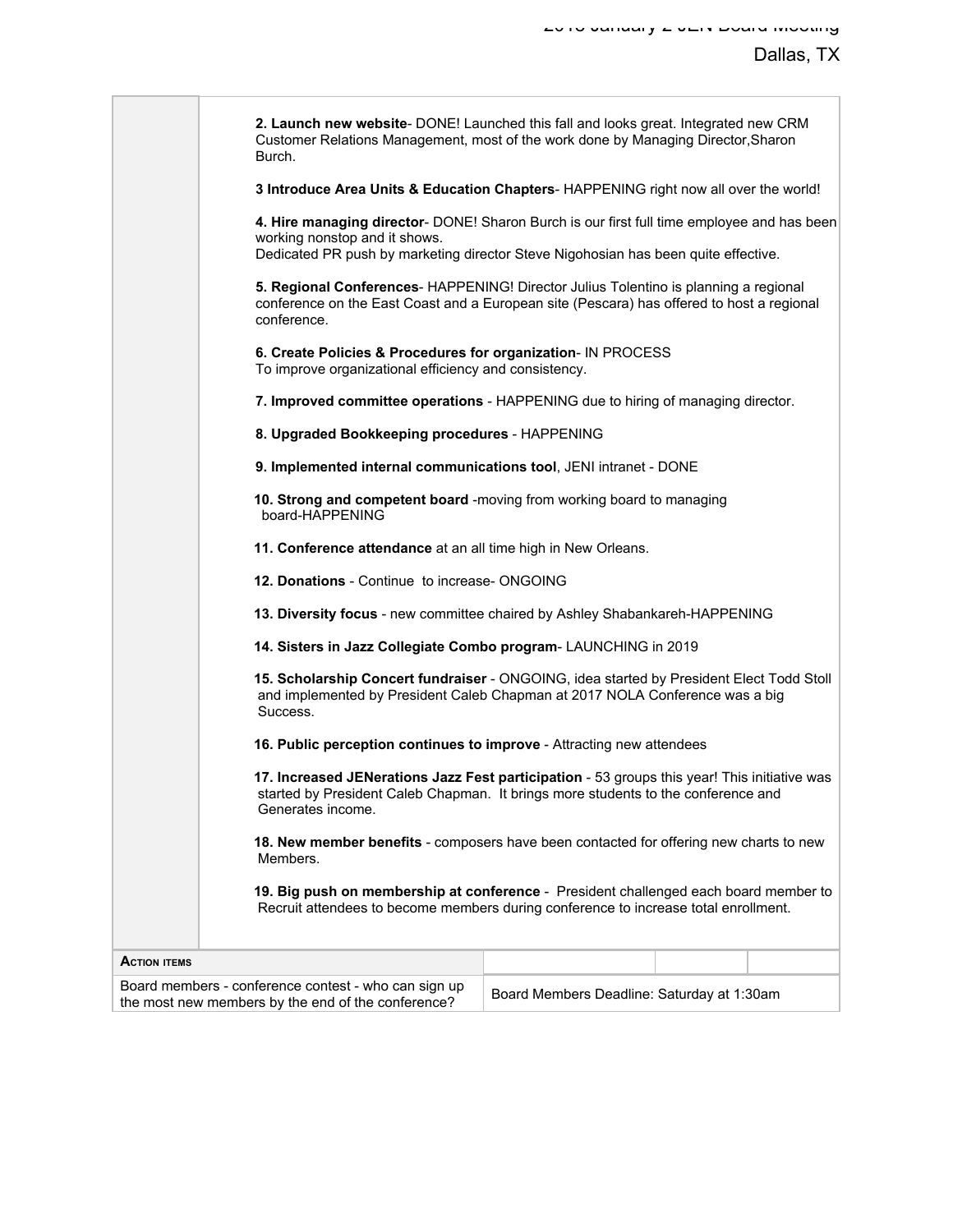| 9:30AM-10:15AM     | <b>MANAGING DIRECTOR'S REPORT</b>                                                                                                                                                                                                                                                                                                                                                                                                                           | <b>SHARON BURCH, MANAGING DIRECTOR</b> |
|--------------------|-------------------------------------------------------------------------------------------------------------------------------------------------------------------------------------------------------------------------------------------------------------------------------------------------------------------------------------------------------------------------------------------------------------------------------------------------------------|----------------------------------------|
|                    | CHARTS - a selection of Six charts will be offered to new members in January 2018.                                                                                                                                                                                                                                                                                                                                                                          |                                        |
|                    | NEON CRM - Launched and functioning. Discovered limitations for JEN's needs. Meeting with Neon<br>consultant in January for further training and determine next steps to meet the needs of JEN<br>conference registration and applications. Neon currently does not allow uploads with applications<br>and forms--a requirement for our organization.                                                                                                       |                                        |
|                    | FINANCIALS - Updating the accounting process and system utilizing newer technology tools and<br>aligning with the annual 990 form, non-profit policies and procedures and easier tracking and<br>reporting. Contracted non-profit Quickbooks Online specialist, Gregg S. Bossen Accounting Firm<br>(Atlanta, Georgia) for monthly reconciliations and training/consulting as needed. The firm also<br>serves as a consultant for NEON CRM/QBO integrations. |                                        |
|                    | <b>SERVING OUR MEMBERS</b> - many hours spent answering phone calls and emails. Consider<br>creating a customer service position during the busy season (September - December) when money<br>allows.                                                                                                                                                                                                                                                        |                                        |
|                    | VIRTUAL BUSINESS OFFICE - Established a Chicago address (1440 W. Taylor St. #1135,<br>Chicago IL 60607) and phone number (1-312-781-6299) since we are officially registered in Illinois<br>as a non-profit. The system allows for change of officers or staff without changing the business<br>contact information, providing stability for our virtual organization. The system is working well.                                                          |                                        |
|                    | AREA UNITS, CHAPTERS & SOCIETIES - LAUNCHED! Continuing to work on gaining<br>membership, big push at Midwest Clinic in Chicago. Printed info cards.                                                                                                                                                                                                                                                                                                        |                                        |
| <b>D</b> ISCUSSION | SISTERS IN JAZZ COLLEGIATE COMPETITION - LAUNCHING in 2019! Sponsored by North<br>Coast Brewing Company and will be run by Women In Jazz committee. Being announced at 2018<br>Conference at WIJ meeting.                                                                                                                                                                                                                                                   |                                        |
|                    | <b>MARKETING</b> - Steve Nigohosian is doing a great job with consistent email newsletters, press<br>releases and working with the conference show guide. Set up a Facebook Business account for<br>increased marketing on Facebook and Instagram in 2018.                                                                                                                                                                                                  |                                        |
|                    | DOWNBEAT, JazzTimes and JazzEd - Continue to be our affiliate magazines at discount price to<br>membership.                                                                                                                                                                                                                                                                                                                                                 |                                        |
|                    | <b>MEMBER BENEFITS</b> - met with Jim Guss, membership chair 4 times. Will establish additional<br>member benefits in 2018.                                                                                                                                                                                                                                                                                                                                 |                                        |
|                    | <b>DONATION LETTERS</b> - Sent out. Acknowledged Mary Jo's friend, Terri Weinstein for donating<br>\$10,000 for MJ's 10 years of work with JEN and Fran Morris Rosman for \$1,000 and Kirk Whalum<br>for monthly donationsDonate button on website.                                                                                                                                                                                                         |                                        |
|                    | <b>REQUESTS AND RECOMMENDATIONS</b>                                                                                                                                                                                                                                                                                                                                                                                                                         |                                        |
|                    | Consider changing the scholarship and awards application timeline to earlier in the year.<br>Mar 1 - May 31 Open to chapters and societies<br>Apr 1 - May 31 Open to membership<br>Jun 1 - Sep 1 Review process (or Jun 1 - Aug 1)<br>Sep 1 (or Aug 1) Notify recipients This allows time for arranging travel plans, take<br>advantage of cheaper airfare and helps the conference coordinator and the hotel to plan for the<br>rooms accordingly.         |                                        |
|                    |                                                                                                                                                                                                                                                                                                                                                                                                                                                             |                                        |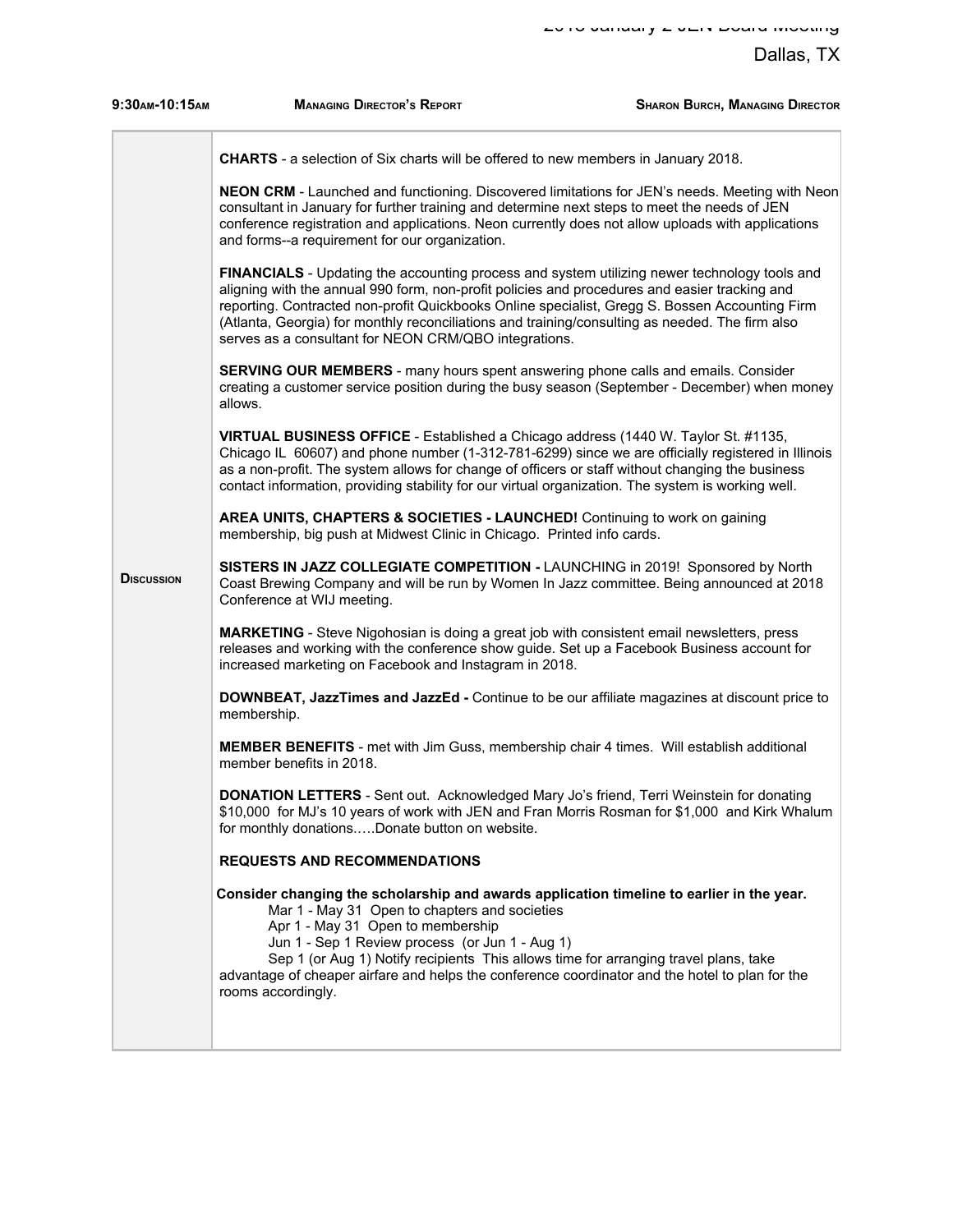| <b>ACTION ITEMS</b>                                                            | <b>PERSON RESPONSIBLE</b> | <b>DEADLINE</b>      |
|--------------------------------------------------------------------------------|---------------------------|----------------------|
| Site visit to Reno                                                             | Sharon                    | April 26-28,<br>2018 |
| Change email addresses on our website to jazzednet org for Dr.<br>Lou Fischer. | Sharon                    | January 31,<br>2018  |

## **10:15 -10:30 BREAK**

| 10:30 AM-11:00 AM | OUTREACH/JAZZ |
|-------------------|---------------|
|                   |               |

**10:30 AM-11:30 AM-11:00 AM-11:00 AM-11:00 AM-11:00 AM-11:00 PAPICH, CHAIR** 

| Key Initiatives<br>1. Continue awareness campaign for OUTREACH/JAZZ2U<br>2. Re-apply for the JAZZ2U grant with Herb Alpert Foundation                                                                                                                                                                                                                                                               |
|-----------------------------------------------------------------------------------------------------------------------------------------------------------------------------------------------------------------------------------------------------------------------------------------------------------------------------------------------------------------------------------------------------|
| (\$90,000 total since 2013).                                                                                                                                                                                                                                                                                                                                                                        |
| 3. Update/Improve the Evaluation form used for JAZZ2U and move to new<br>JazzEdNet.org website.                                                                                                                                                                                                                                                                                                     |
| 4. Explore virtual outreach possibilities, possible teaming with JALC.<br>The JAZZ2U re-granting program that exists within the Outreach program has been quite successful<br>this past year thanks to a generous grant of \$15,000 from the Herb ALpert Foundation.<br>The 2017 stats are as follows:<br>37 Applications Approved<br>17 States involved<br>10,477 participants                     |
|                                                                                                                                                                                                                                                                                                                                                                                                     |
| Thanks to the support of the HAF the JAZZ2U programs has reached the<br>following participants:<br>$2017 - 10,477$<br>2016 - 4.560<br>2015 - 7,030<br>2014 - 5,600<br>2013 - 2,580<br>5 yr TOTAL 30,247                                                                                                                                                                                             |
| Very little conference outreach was done in Dallas as most schools were on vacation. Since<br>inception in 2010 JEN's Outreach programs, including conference and JAZ2U have reached over<br>40,000. With the additional Trad Jazz workshops/kits, participants are estimated at over 140,000.                                                                                                      |
| MJ Papich thanked her review panel of MIke Vax and Diane Chandler-Marshall.<br>She credited marketer Steve Nigohosian for outstanding work in promoting the grant program.<br>Increasing the grant amount also resulted in more applications. All grant monies were accounted for<br>by August 1st with about 10,000 participants. In December, HAF graciously donated \$20,000 for use<br>in 2018. |
| Discussion ensued on the success of the program. President Caleb Chapman mentioned the possibility of giving                                                                                                                                                                                                                                                                                        |
| bigger grants for bigger events should be discussed by the committee. MJ Papich suggested the Scholarship                                                                                                                                                                                                                                                                                           |

| <b>ACTION ITEMS</b>                                                       | <b>PERSON RESPONSIBLE</b> | <b>DEADLINE</b>      |
|---------------------------------------------------------------------------|---------------------------|----------------------|
| JAZZ2U applications open online for 2018 by end of January.               | Sharon                    | Jan 30, 2018         |
| Locate key school person in Reno to assist in Conference Outreach<br>2019 | ⊪ Sharon/Mary Jo          | April/August<br>2018 |

concert monies should be used for any student initiatives, not just scholarships.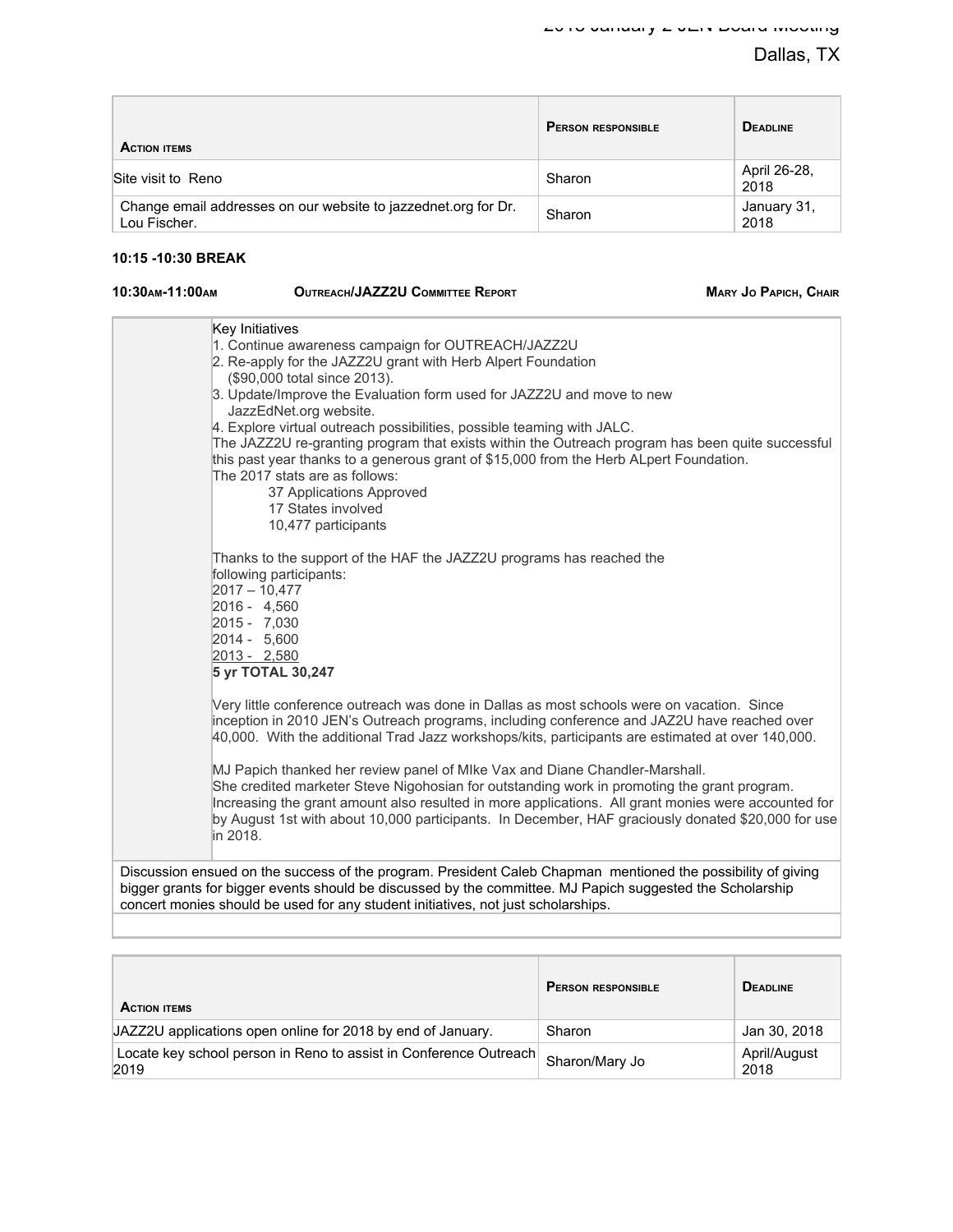| 11:00 AM-11:15 AM      | <b>WOMEN IN JAZZ COMMITTEE REPORT</b><br><b>VIA WEB CONFERENCE</b>                                                                                                                                                                                                                                                                                                                                                                                                                                                                            | <b>NATALIE BOEYINK, CHAIR</b> |
|------------------------|-----------------------------------------------------------------------------------------------------------------------------------------------------------------------------------------------------------------------------------------------------------------------------------------------------------------------------------------------------------------------------------------------------------------------------------------------------------------------------------------------------------------------------------------------|-------------------------------|
|                        | Key Initiative #1 Increase women applicants for annual conference<br>Key Initiative #2 Increase female applicants for JEN scholarships<br>Key Initiative #3 Improve conference mentoring for female jazz students                                                                                                                                                                                                                                                                                                                             |                               |
| $\bullet$<br>$\bullet$ | Overall, to increase visibility of women in jazz at the conference and overall.<br>Natalie reported a dedicated push (created flier and distributed it) to get more applicants for<br>scholarships and for conference presentations/concerts.<br>Sponsored a "Meet n Greet" and women's jazz session with mentoring at the Dallas 2018<br>Conference for a 2 hr slot.<br>• Girls Jazz Day workshops are being done around the country. Board member Lonnie Davis<br>is planning one in South Carolina and Diane Chandler Marshall in Chicago. |                               |
| $\bullet$              | SISTERS IN JAZZ collegiate combo competition announcement is being launched at Dallas 2018 to<br>perform in Reno in 2019! Sponsored by North Coast Brewing, Co. with the help of JB Dyas.<br>The committee will meet at the conference to discuss procedures and selection process.                                                                                                                                                                                                                                                           |                               |

● MJP suggested a Sisters In Jazz sub committee be set up with chair to handle audition process, to be headed by Ellen Rowe.

| <b>ACTION ITEMS</b>                                                                                                        | <b>PERSON RESPONSIBLE</b> | <b>DEADLINE</b> |
|----------------------------------------------------------------------------------------------------------------------------|---------------------------|-----------------|
| Organize and Promote Sisters in Jazz Collegiate Competition                                                                | Natalie Boeyink           |                 |
| Organize and set up adjudicators for female audition/selections                                                            | Ellen Rowe/JB Dyas        |                 |
| Suggested the committee review female applicants numbers and<br>review marketing strategies. Todd Stoll offered to assist. | Todd Stoll/Mary Jo        |                 |

| 11:15AM-11:30AM | <b>JENERATIONS COMMITTEE REPORT SKYPED</b>                                                                                                   | <b>SCOTT WILSON, CHAIRY</b>                                                                                                                                                                                                                                                                                                                                                                |
|-----------------|----------------------------------------------------------------------------------------------------------------------------------------------|--------------------------------------------------------------------------------------------------------------------------------------------------------------------------------------------------------------------------------------------------------------------------------------------------------------------------------------------------------------------------------------------|
|                 | <b>JEN STRATEGIC OBJECTIVE #1</b>                                                                                                            | <b>COMPLETED:</b> We are very proud to report that<br>the JENerations Jazz Festival is completely full.                                                                                                                                                                                                                                                                                    |
|                 | <b>Goal #1.2:</b> Expand the JENerations Jazz Festival<br>and promote increased performance levels<br>through ongoing evaluation.            | We have 52 ensembles participating. This<br>includes 25 big bands, 14 combos and 13 vocal<br>groups,<br>Of the 25 Big Bands: 10 are High School, 14                                                                                                                                                                                                                                        |
|                 | Recruit for the conference JFNerations<br>$A_{\cdot}$<br>Fest                                                                                | are College and 1 Middle School.<br>Of the 14 combos: 5 are High School and 8 are<br>College.<br>Of the 13 vocal ensembles: 3 are High School<br>and 10 are College.                                                                                                                                                                                                                       |
|                 | <b>B.</b> Provide top-tier educators and professionals<br>to assess student learning/performance at the<br><b>JENerations Jazz Festival.</b> | <b>COMPLETED:</b> Below is the list of the 2018<br>JENerations Vocal Clinicians and Instrumental<br>Clinicians as of December 14th. World class<br>educators and performers are volunteering<br>and we have needed more than ever at this<br>time. This also aligns with <b>Strategic Goal #2.1:</b><br>Enhance professional development for JEN<br>members through an increased number of |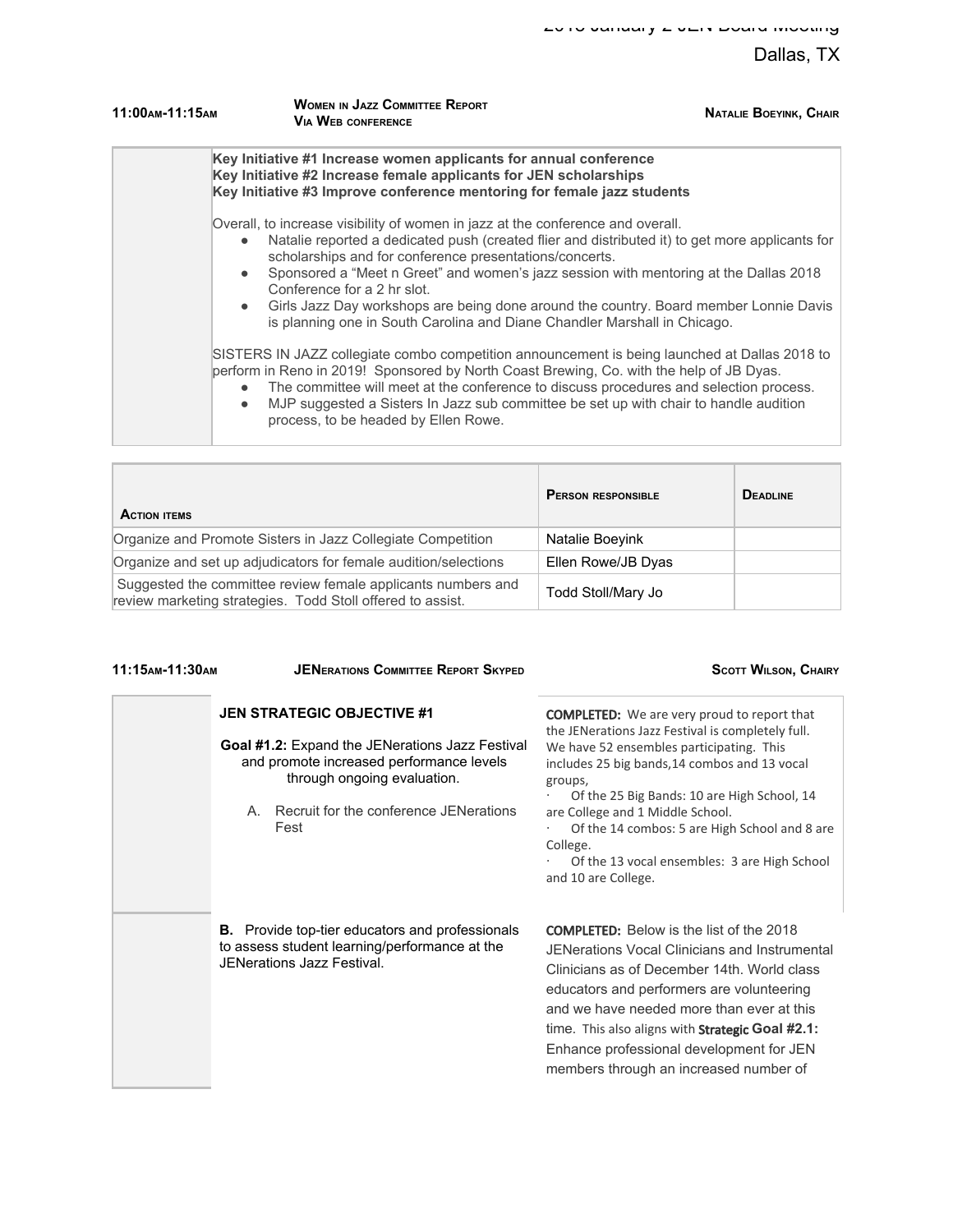|                                                                                                                                                               | opportunities.                                                                                                                                                                                                     |
|---------------------------------------------------------------------------------------------------------------------------------------------------------------|--------------------------------------------------------------------------------------------------------------------------------------------------------------------------------------------------------------------|
| <b>C.</b> Increase capacity to accommodate the<br>maximum number of student participants. Explore<br>options to increase capacity through additional<br>space | <b>COMPLETED:</b> Robert Klevan and Lou Fischer have<br>been working closely to accommodate the 52<br>groups that will be attending.                                                                               |
| <b>D.</b> Provide Immediate Feedback both verbal and<br>written for ensembles.                                                                                | <b>COMPLETED:</b> Robert Klevan has the adjudication<br>forms for judges. Selected clinicians will be<br>instructed to interact with the performing groups.                                                        |
| <b>E.</b> Increase the number of vocal groups and vocal<br>clinicians. (SEE LIST BELOW WITH ALL VOCAL<br>CLINICIANS)                                          | <b>COMPLETED:</b> As mentioned above, we have<br>increased the number of vocal ensembles to<br>13 this year! Our committee has been<br>actively reaching out to vocal clinicians to<br>secure their participation. |

| <b>ACTION ITEMS</b> | <b>PERSON RESPONSIBLE</b> | <b>DEADLINE</b> |
|---------------------|---------------------------|-----------------|
|                     |                           |                 |
|                     |                           |                 |
|                     |                           |                 |

**11:30AM-12:00PM PERSONNEL COMMITTEE REPORT MARY JO PAPICH, CHAIR**

### **Key Initiative 1: Determine and support JEN Personnel requirements**

- Currently we employ one full time general managing director (Sharon Burch), one part time conference coordinator (Lou Fischer) and contract a communications coordinator for 30 hours a week (Steve Nigohosian).
- We continue to provide additional tech and clerical support at an hourly rate as needed (Ryan Adamsons and others).

#### **Key Initiative 2: Update performance assessment review form.**

**Key Initiative 3: Do performance assessment review on employees in June and complete by July 30 and share with board at August meeting.**

- President and President Elect will handle managing director and conference coordinator performance reviews.
- Director will handle Communications Coordinator performance review.
- Continue to review salary increases by assessment results and available budget.

| <b>ACTION ITEMS</b>                                                | <b>PERSON RESPONSIBLE</b>                 | <b>DEADLINE</b> |
|--------------------------------------------------------------------|-------------------------------------------|-----------------|
| Increase the conference coordinator salary by 3% effective July 1. | Sharon Burch, Managing<br><b>Director</b> | July 1, 2018    |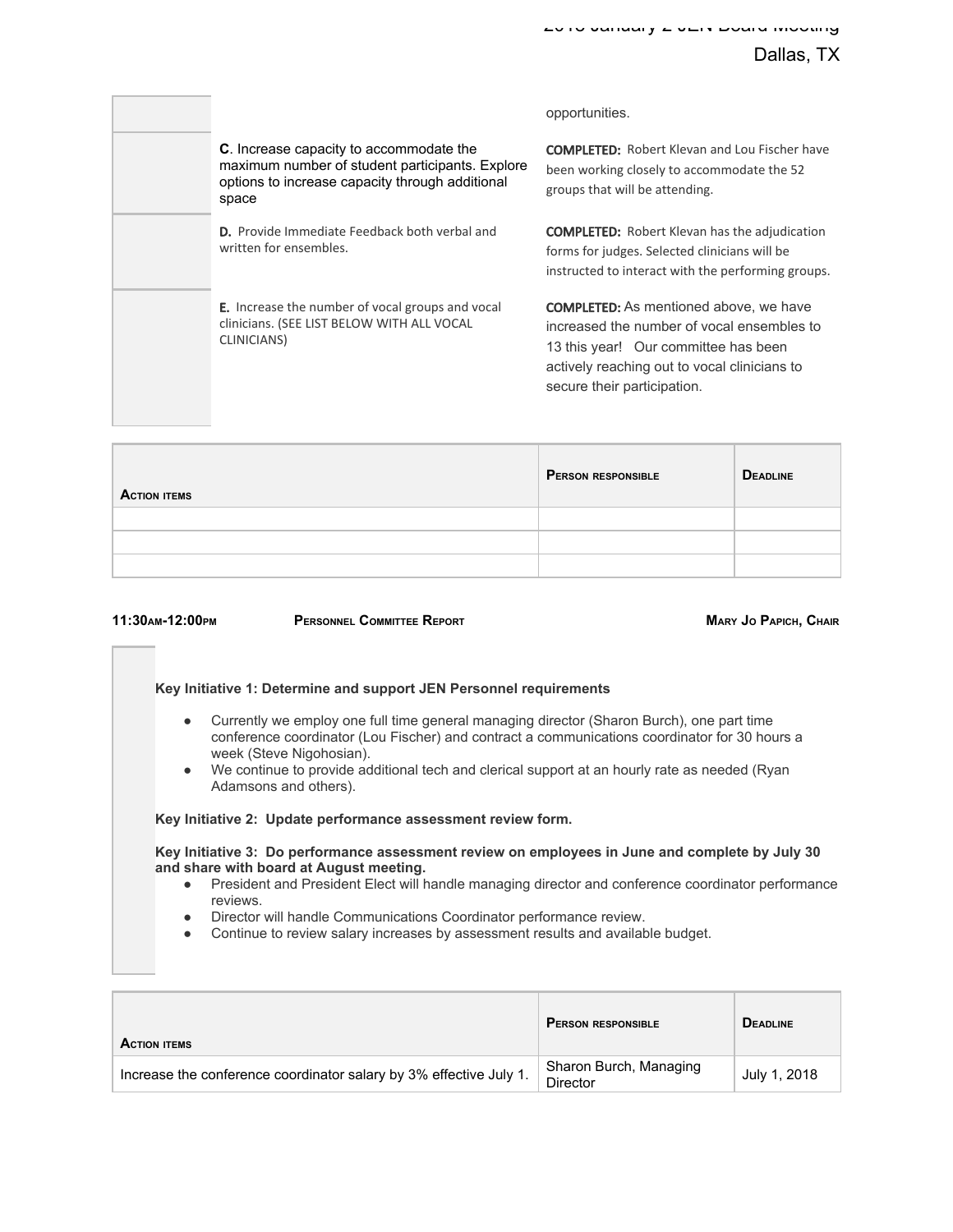| <b>LUNCH MEETINGS</b>                                                                                |                                                                                                            |
|------------------------------------------------------------------------------------------------------|------------------------------------------------------------------------------------------------------------|
| <b>MARKETING COMMITTEE REPORT</b>                                                                    |                                                                                                            |
| for JEN.                                                                                             |                                                                                                            |
| Key Initiative #2: Increase the effectiveness and reach of JEN social<br>media postings and content. |                                                                                                            |
| 12:00--2:00PM<br>$2:00$ PM-2:30PM                                                                    | STEVE NIGOHOSIAN, MARKETING,<br>Key Initiative #1: Increase the amount of global public relations coverage |

**Key Initiative #3: Provide Marketing support for JEN scholarships, regranting programs and Member benefits.**

| Steve Nigohosian, part time communications coordinator for JEN, has made |  |
|--------------------------------------------------------------------------|--|
| progress on each initiative and gave an update on current activities:    |  |
| • He has designed/printed Postcards for Reno, chapters, societies,       |  |
| JAZZ2U for handout. There has been a Social media push.                  |  |
| a and the federation of the of IEM membership and bould believe          |  |

- He is focusing on benefits of JEN membership and how it helps people grow/develop cradle to grave to convince members to be loyal and stay with us. Our newsletter reaches approximately 6,000 a month. The President's message gets opened often by many. It's a challenge to get members to donate articles for the e-newsletter,
- Dave Fodor has assisted often in recruitment. ● He is submitting info to media lists and grassroots bloggers for additional exposure..

We continue to have ads in:

**DISCUSSION**

| $\bullet$ | JazzTimes                                                                                |
|-----------|------------------------------------------------------------------------------------------|
|           | DownBeat                                                                                 |
| $\bullet$ | JazzEd                                                                                   |
|           | Our Conference photographers this year: Tom Schwarz, René<br>Heumer and Frances Scanlon. |
|           | Videographer is Scott and Anna Nurmi of Moio Eactory Product                             |

Videographer is Scott and Anna Nurmi of Mojo Factory Production. Videographer (based in DC) is here at conference to interview attendees, capture footage of the conference and transformation stories for marketing.

The board thanked Steve for his marketing efforts on behalf of JEN.

Read his full report for more details.

| <b>ACTION ITEMS</b>                                                                                                                           | <b>PERSON RESPONSIBLE</b>                                                                                          | <b>DEADLINE</b>          |
|-----------------------------------------------------------------------------------------------------------------------------------------------|--------------------------------------------------------------------------------------------------------------------|--------------------------|
| Caleb suggested giving bloggers a media pass and a room to blog<br>in at conference for live streaming and interviews.                        | Sharon Burch discuss with<br>Steve and Lou Fischer.<br>Conference Coordinator.<br>regarding logistics/feasibility. | January 31,<br>2018      |
| Connect with Farnell Newton, Jam of the Week, as he connects<br>with thousands. Sean Jones volunteered to assist.                             | Steve Nigohosian/Sean<br>Jones, Board Member                                                                       |                          |
| President Elect, Todd Stoll, asked for stats on overall reach and<br>clicks on email blasts.                                                  | Steve Nigohosian                                                                                                   | January 21,<br>2018      |
| Ashley asked for clarification of social media strategies. She<br>suggested more instagram and a fresh approach and she offered<br>to assist. | Ashley Shabankareh, Board<br>Member/Steve Nigohosian                                                               | January 2018             |
| Steve asked MJP to get video footage of JAZZ2U events for PR.                                                                                 | Mary Jo Papich                                                                                                     | 2018 Jazz2U<br>Responses |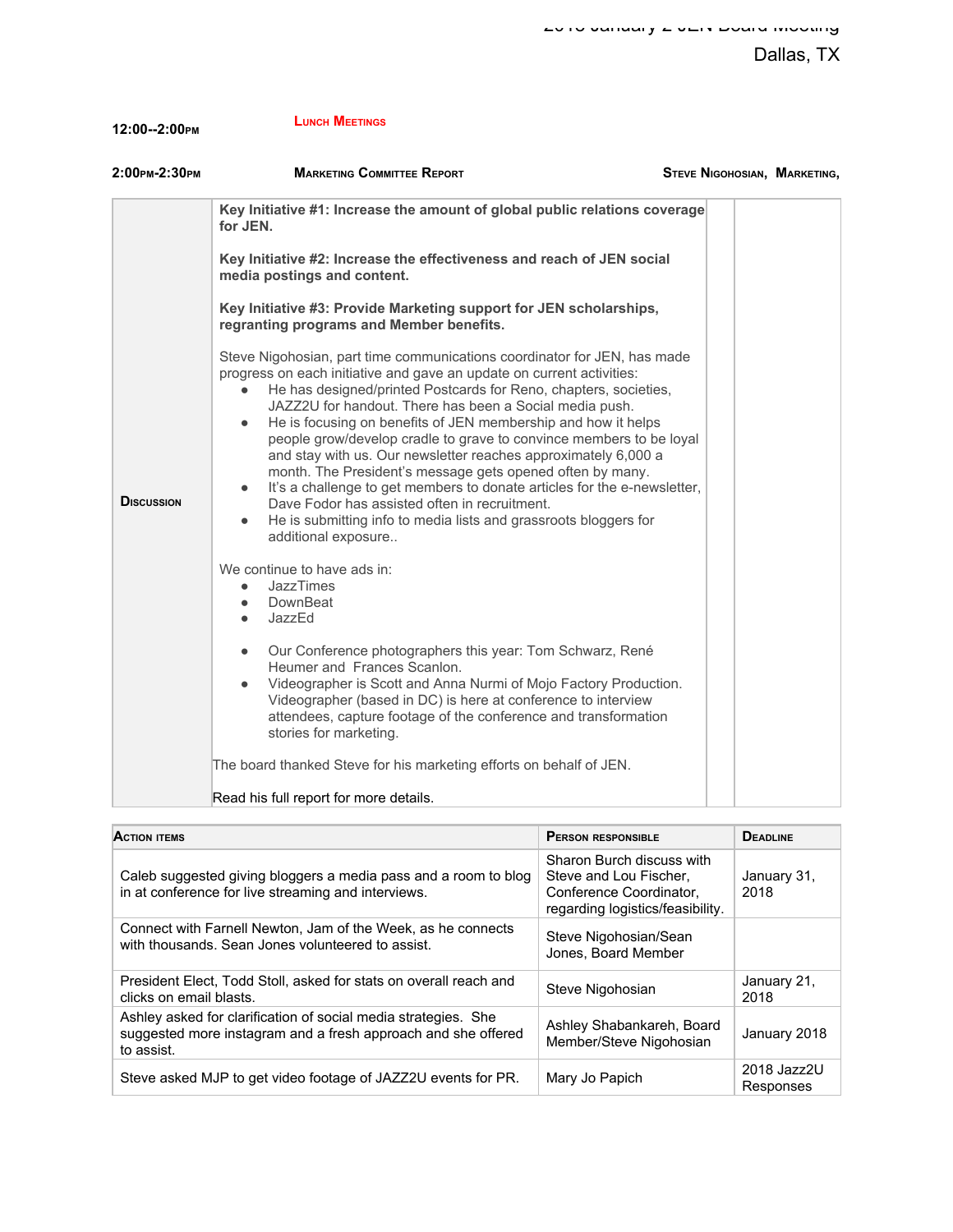| $2:30-2:45$ PM | TODD STOLL, CHAIR<br><b>NOMINATING COMMITTEE</b>                                                                                                                                                                                                                            |
|----------------|-----------------------------------------------------------------------------------------------------------------------------------------------------------------------------------------------------------------------------------------------------------------------------|
|                | Chair Todd Stoll reviewed the board terms of service slate and announced there may be as<br>many as five openings on the board for July 1.<br>• He also encouraged board members to nominate for Secretary andPresident on the<br>Executive Board.<br>February 1 - March 15 |

| <b>ACTION ITEMS</b>                                  | <b>PERSON RESPONSIBLE</b> | <b>DEADLINE</b> |
|------------------------------------------------------|---------------------------|-----------------|
| Submit nominations for Secretary and President Elect | <b>Board Members</b>      | April 15        |
| Submit nominations for board members                 | <b>Board Members</b>      | March 15        |

**2:45--3:00PM BREAK**

| 3:00-3:15PM                                                                                             | <b>DEVELOPMENT COMMITTEE REPORT</b>                                                                                                                                                                                                                                                                                                                                                                                                                                                                                                                                                                                                                                                                                                                                                                          |                              | MICHAEL SHIRTZ, CHAIR |
|---------------------------------------------------------------------------------------------------------|--------------------------------------------------------------------------------------------------------------------------------------------------------------------------------------------------------------------------------------------------------------------------------------------------------------------------------------------------------------------------------------------------------------------------------------------------------------------------------------------------------------------------------------------------------------------------------------------------------------------------------------------------------------------------------------------------------------------------------------------------------------------------------------------------------------|------------------------------|-----------------------|
| <b>DISCUSSION</b>                                                                                       | Development Initiatives<br>#1 Establish Foundational and Corporate Funding<br>#2 Expand and establish individual donor and outreach resources<br>#3 Establish interactive development webpage and social media outreach<br>JEN10 Campaign is the fundraising plan for 2018-2019 campaign celebrating JEN's 10 year<br>anniversary with a goal of \$100,000. This included a donor survey, conference ask, scholarship<br>concert, social media campaign, board fundraising, major gift recruitment, individual gift donors and<br>a holiday ask- "Take 5, Give \$5."<br>\$56,286 donated as of August 1.<br>\$93,453 in fundraising donations since July 2016 (\$52,000 designated).<br>Goal \$100,000 and we are at 37,000 for this fiscal year.<br>Click to read full report with JEN 10 campaign details. |                              |                       |
| <b>ACTION ITEMS</b>                                                                                     |                                                                                                                                                                                                                                                                                                                                                                                                                                                                                                                                                                                                                                                                                                                                                                                                              | <b>PERSON RESPONSIBLE</b>    | <b>DEADLINE</b>       |
| Treb suggested - Play campaign video as part of the donation                                            |                                                                                                                                                                                                                                                                                                                                                                                                                                                                                                                                                                                                                                                                                                                                                                                                              | Sharon Burch/Michael Shirtz, |                       |
| online process.                                                                                         |                                                                                                                                                                                                                                                                                                                                                                                                                                                                                                                                                                                                                                                                                                                                                                                                              | Development Chair            |                       |
| Board Donations - suggested each board member responsible for<br>\$1,000 donation (self or from others) |                                                                                                                                                                                                                                                                                                                                                                                                                                                                                                                                                                                                                                                                                                                                                                                                              | <b>Board Members</b>         | 12/31/2018            |

| $3:15-4:00$ PM |  |
|----------------|--|
|                |  |

**3:25-4:35-4:00 COORDINATOR COMMITTEE REPORT DR. LOU FISCHER, CONFERENCE COORDINATOR** 

| <b>DISCUSSION</b> |
|-------------------|